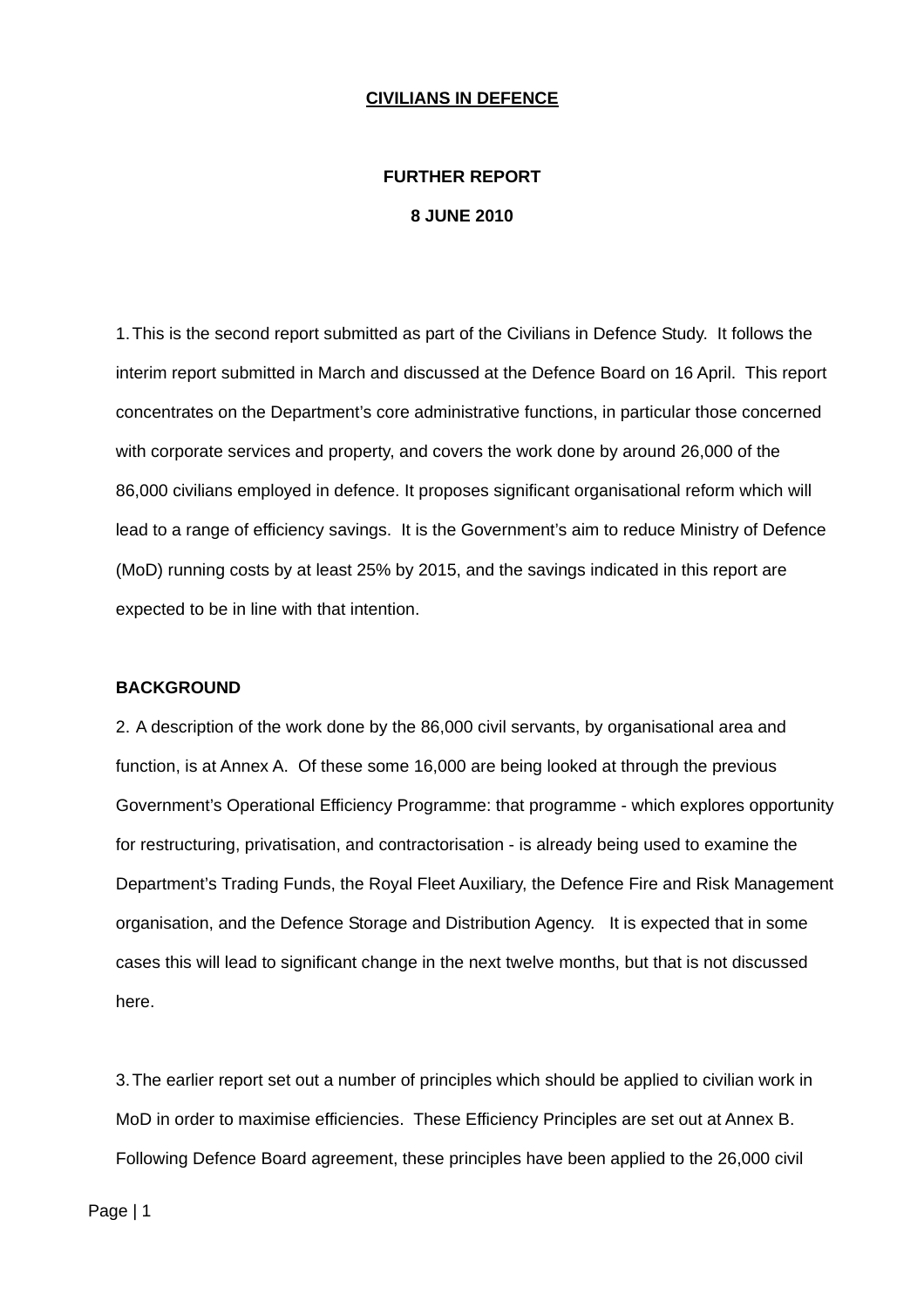servants working in areas of enabling activity which the centre of the Department provides in support of all of its businesses (TLBs etc). These activities span finance, civilian and military HR, property management, information, contracting, vetting and guarding, although the last of these is not proposed for inclusion in the new structure.

4. Current arrangements vary from area to area; but basically staff in these activities are split among these areas: a small corporate function mostly located within the Head Office including "process owners" with some authority over the function; a number of free-standing delivery organisations; and staff employed in TLBs. The way in which they are presently organised does not make them ready candidates for immediate outsourcing, and in some cases neither does the nature of their work which is at the core of the MoD's Department of State functions.

### **THE APPLICATION OF THE PRINCIPLES**

5. The four principles set out in the original report which apply particularly to this group, are as follows:

- a. The nature of the Ministry of Defence sometimes requires civilian personnel to be embedded in subordinate headquarters. Where these personnel carry out a corporate function they should be managed from a central focus responsible for the function so that efficiencies can be maximised and so that civilian manpower within the function can be deployed to best effect.
- b. Business support activities across the MoD should be organised into corporate structures, so that appropriate governance arrangements can be put into place, management can be made as effective as possible, and up to date systems and technologies can be utilised. These business services should be controlled centrally.
- c. Where it would add to the efficiency of MoD's business, support activities should be exposed to alternative supply models, including the involvement of the private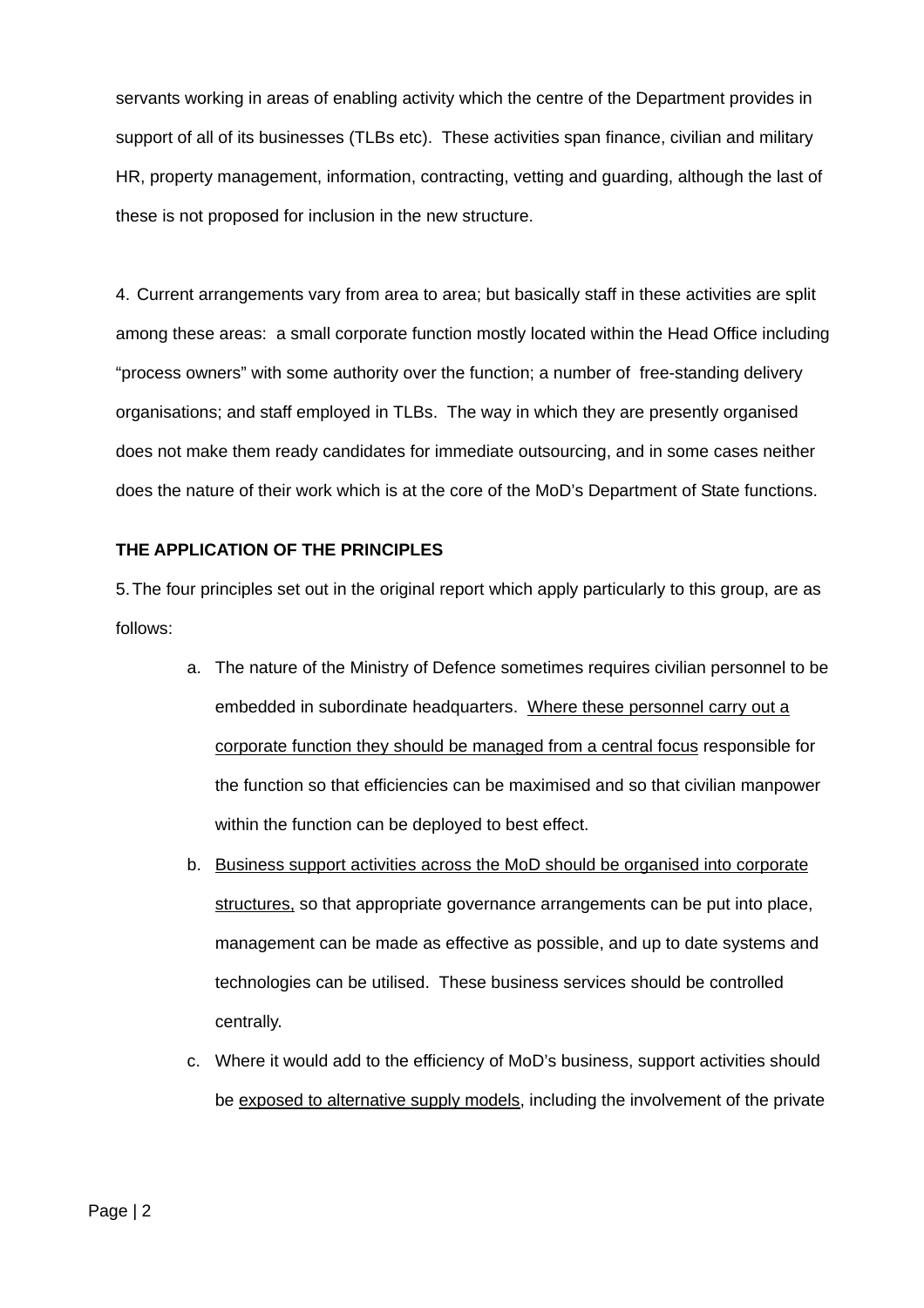sector where appropriate. The opportunities to exploit synergies across government should also be considered.

d. The Ministry of Defence should ensure that it has organised its functions as efficiently and effectively as it can before it embarks on any contractorisation process – contractorisation should not be used to create synergies within external providers which should have been captured centrally before the outsourcing took place.

6. Applying these principles to the work done by these corporate staffs leads to the following conclusions:

- a. The functions are not 'managed from a central focus'. Although underpinned by common standards across Defence, they are overwhelmingly managed and organised within the delegated command/TLB structure. Each TLB has built up groups of staff who essentially deal with corporate issues, interpreted locally. In part TLBs have done this to supplement what they perceive as a poor service from central service delivery organisations. There are currently some 11,500 civilian staff based in TLBs involved in these areas of work.
- b. Process owners at the centre of the Department have, in some areas, remarkably little influence over setting policy and determining the operational framework applied to the particular process they are deemed to own, especially when these processes are carried out remote from the centre. Instead the TLBs have felt it necessary to develop their own centres of expertise and those at the centre of the Department have been unable to exercise the responsibilities for service delivery, efficiencies, and organisation which would normally be expected by those in such positions.
- c. The common information warehouses do not have the range and authority needed. Instead different areas of the Department invest in generating their own information, not always consistent with what might be available centrally. The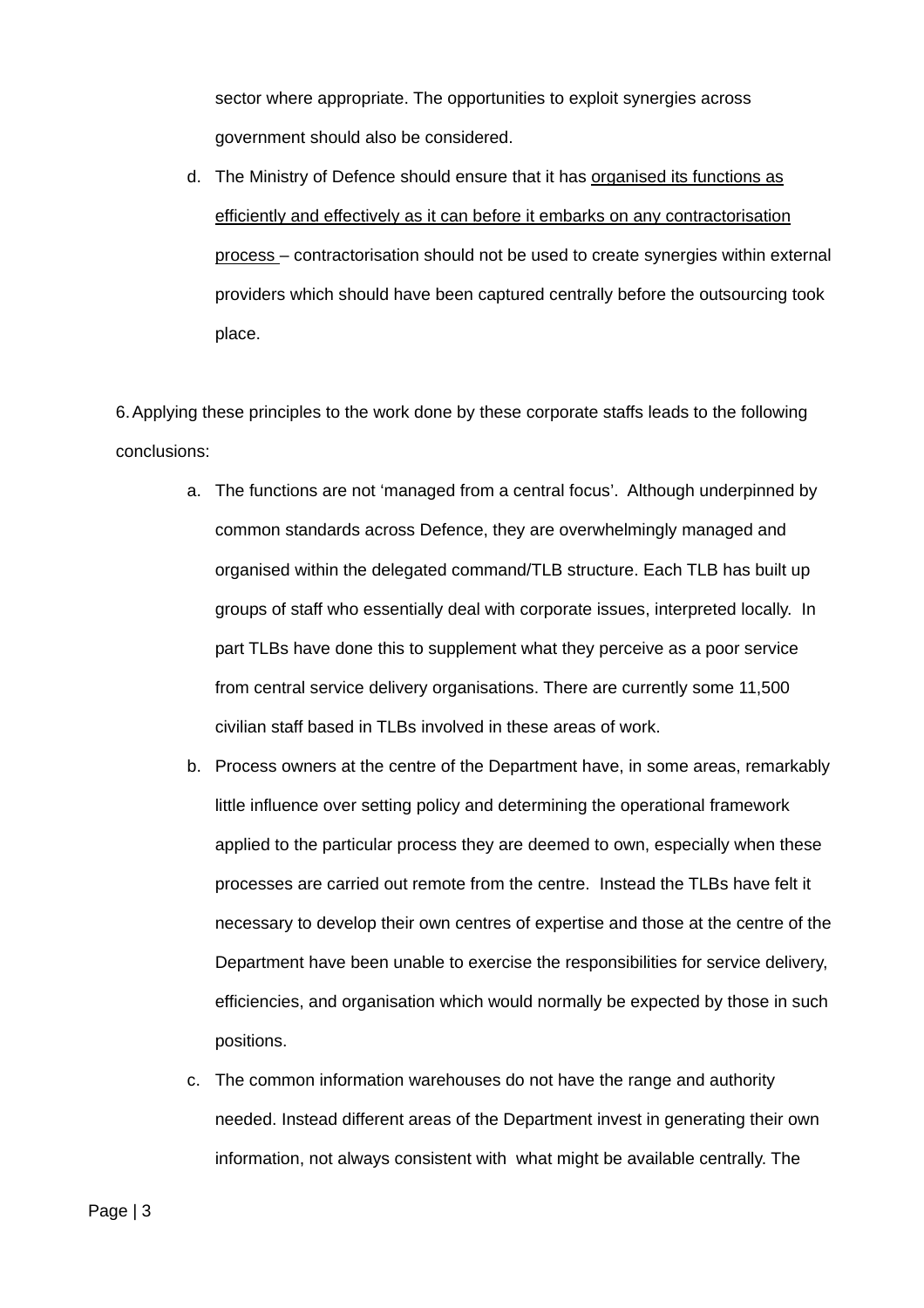absence of authoritative single source data means that staff at all levels spend time producing reports, statistical returns, and so on which are demanded by the centre of the Department, often with no real knowledge of why the information is necessary.

- d. The main service delivery organisations within the Department the People Pay and Pensions Agency (PPPA), the Service Personnel and Veterans Agency (SPVA), the Financial Management Shared Service Centre (FMSSC), employing some 2,500 people – remain isolated from each other under separate management, and unable to deliver the efficiencies which should come from the centralisation of enabling services, through systems integration, streamlining of processes, and staff rationalisation. Some aspects of these delivery organisations also suffer from poor reputation, which has sometimes been deserved because of problems in their delivery record when they were first set up. It is this poor reputation in part which has driven the TLBs into creating their own staffs, often as a kind of insurance policy.
- e. All of this has meant that over the years the way that these functions have been delivered has become fragmented and stove-piped with a consequent reduction in corporate best practice standards, the development of bespoke systems, and a shortage of skills in the groups concerned. This has caused staff numbers to rise and has led to more people working in the TLB construct than should be necessary.

The current arrangements can be expressed diagrammatically as follows: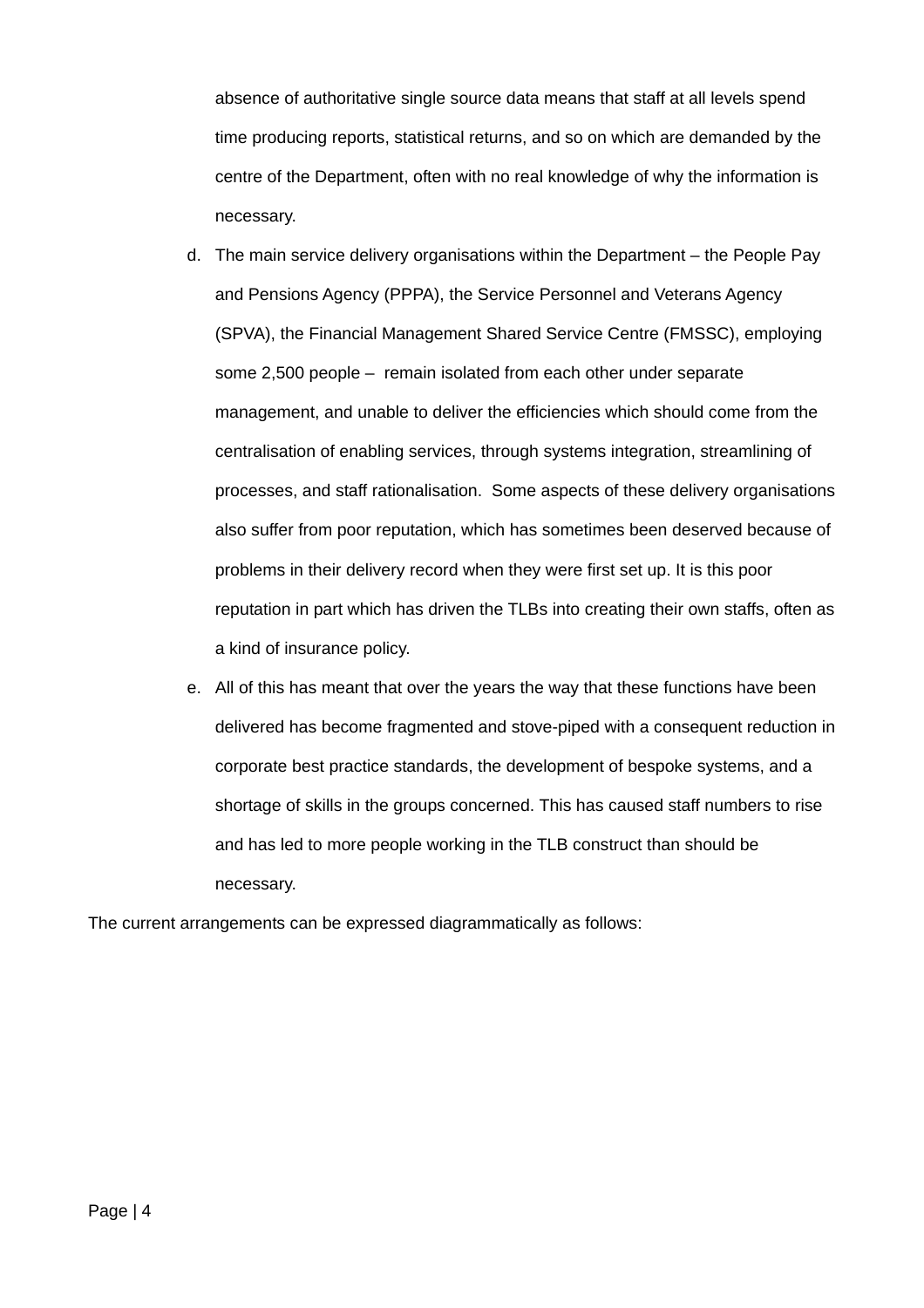

#### **A NEW MODEL**

7. It is possible to put right the weaknesses identified here but only by a significant shift in the way the Department is organised and in particular the creation of new and authoritative sources of service. Such a model would:

- a. Give process owners much greater control, accountability and authority over what goes on in their process across the Department. This will involve process owners taking responsibility for selecting key staff, providing TLB holders with high level support and guidance and setting the policy framework that will apply across all businesses and groups.
- b. Put a number of business delivery services in a single organisation, to be known here as Defence Business Services (DBS), which will be responsible for carrying out the demands of the process owners in the most cost-effective and efficient way. This will have within it a number of functional divisions, starting with finance, civilian HR, part of military HR (the SPVA), commercial, information, and vetting. Over time it is possible that other functions will be added.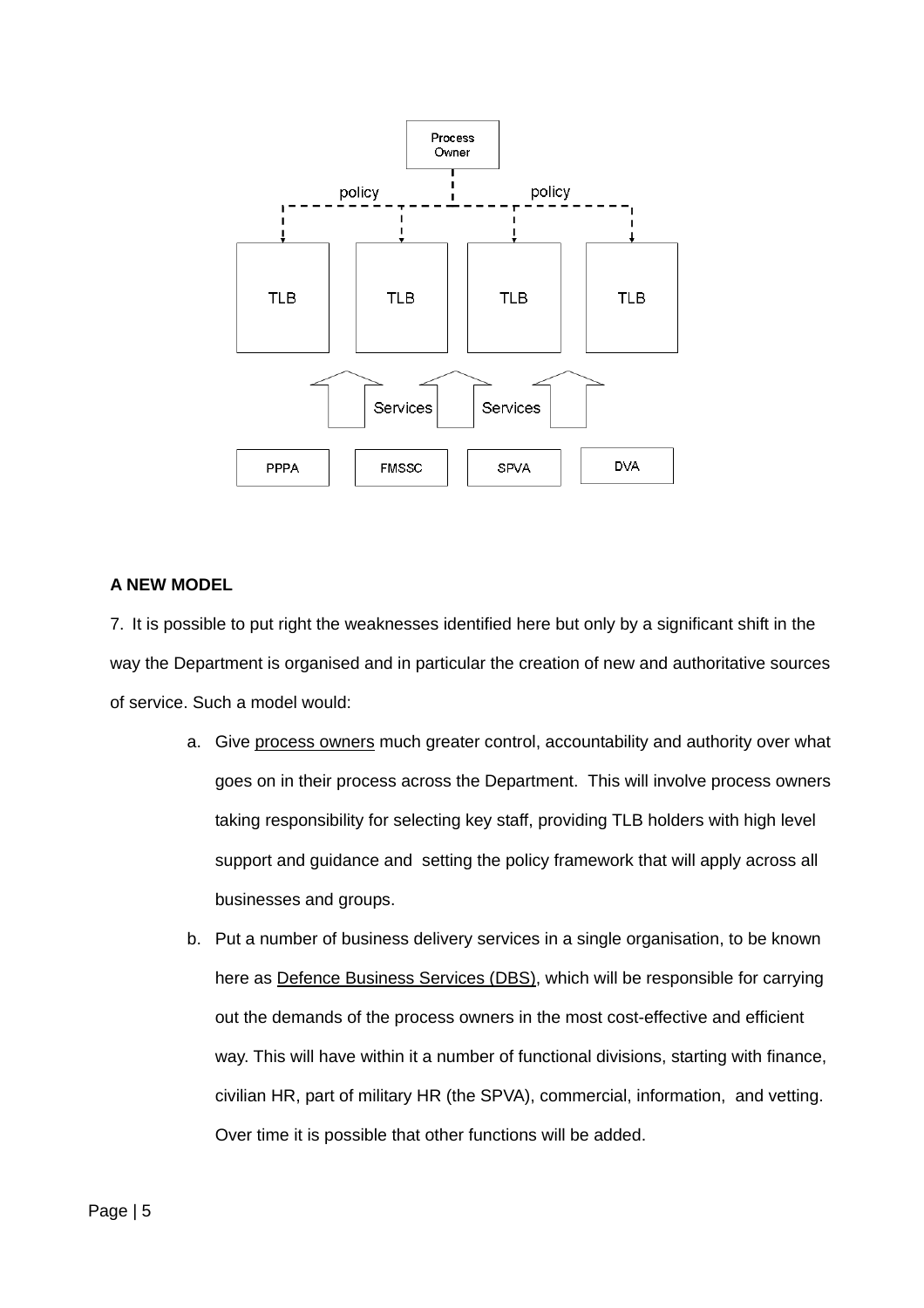c. These arrangements would look like this



d. Create a new defence property vehicle, to be known here as Defence Property (DP), replacing the current Defence Estates, which will hold ownership of all MOD's property and land assets, manage and maintain these assets to best advantage and originate plans for disposals.

8. None of this will reduce the authority of Budget Holders, Commanders in Chief and others in the TLBs. The TLBs will now be the customers of these new services and, as such, will have a key influence over the level of service provided to them. The difference will be that in future they will receive information, data, advice and other services from pooled resources, and the numbers of civil servants working in these areas in the TLBs and often embedded there will be determined by process owners and the DBS.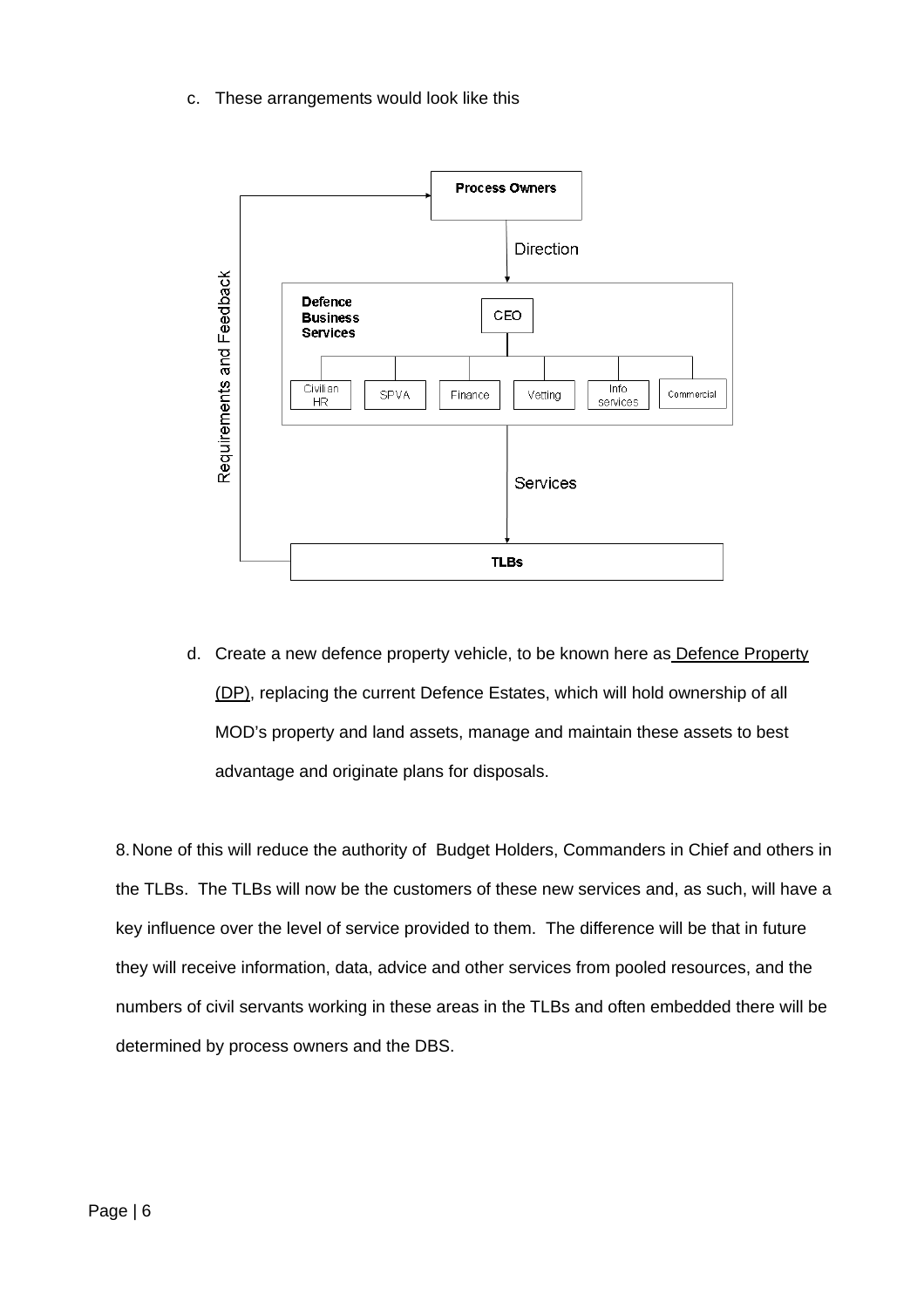## **THE GOVERNANCE OF THE NEW ORGANISATION**

9. For such an arrangement to work, all elements of this structure will be linked to each other in radically new ways. It is not a matter of salami slicing the current structure, or of the same people doing the job they now do but reporting to different line management; it is a radical shift in the way that the Department delivers its enabling services which will have implications for all elements of the organisation.

10. In particular it makes it possible to set up relationships which continuously incentivise everyone involved to make savings. The process owners can be incentivised to simplify processes, the DBS and Defence Property to drive down the cost of delivery, and the TLBs to influence the quality of the service they receive with the confidence that they will be listened to. This will require new arrangements both for governance and for the funding. All of this is set out below.

#### Process Owners

11. The process owners will be expected to take on full responsibility for the framework of regulation and policy, and for the context within which the delivery organisations will operate. To do this they will be responsible for agreeing the funding provided to the DBS (based upon the level of service required to be delivered to TLBs, line managers and staff). This will be a shifting rather than a fixed environment, and process owners must be agile and prepared to adjust the demands made on the DBS because of legislative, financial, departmental or civil service wide changes.

12. Process owners will take on responsibility for the staff across the function, including those allocated to or sometimes bedded out in TLBs; the process owner will set standards, select key staff, determine training and manage the function as a single entity. Having direct responsibility for staff in the TLBs will give the process owners a clear idea of the work of the businesses, and avoid unnecessary calls for information between Head Office and the TLBs in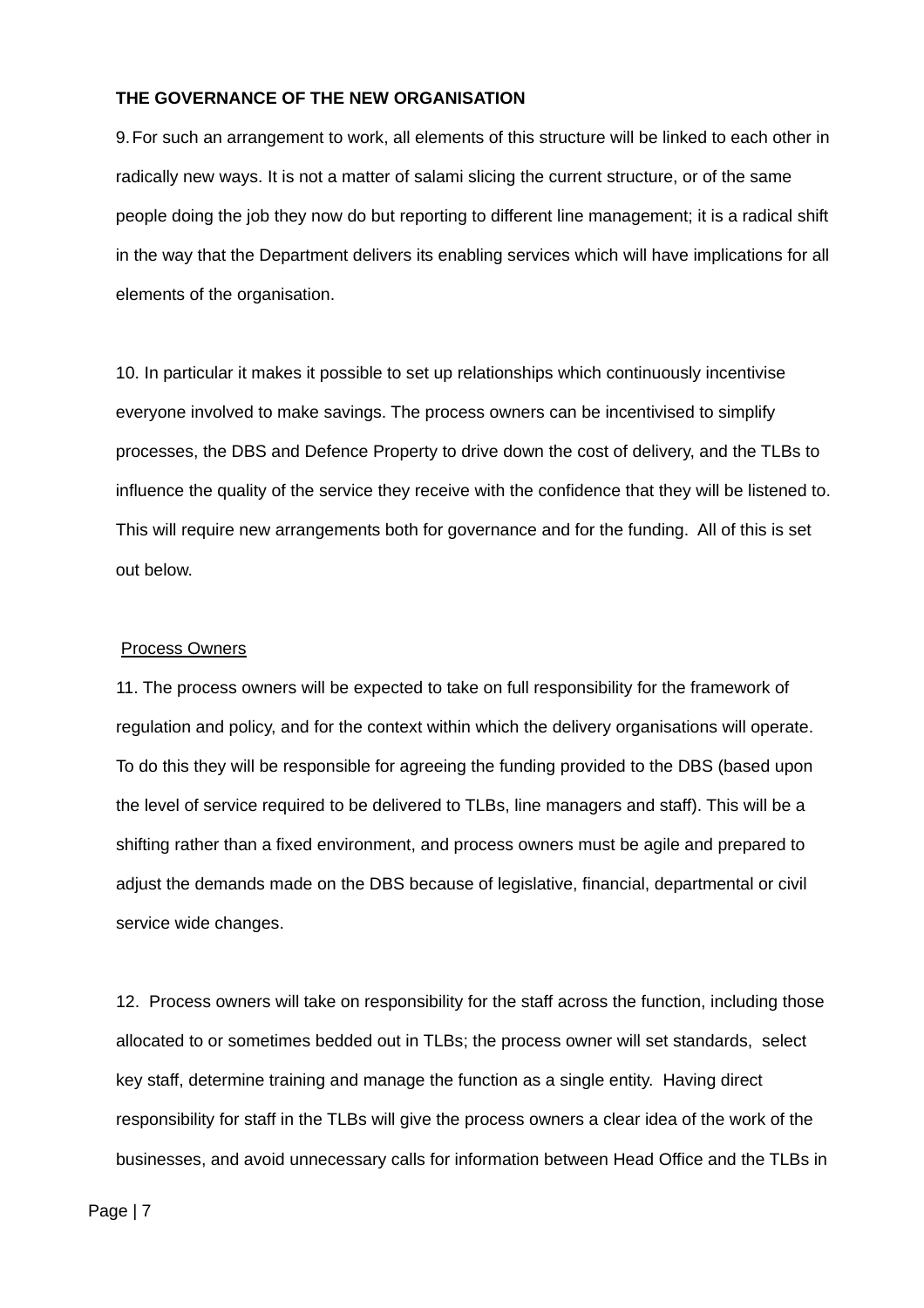the current construct. The process owner will also specify the standard required from functional staffs in DBS (see below).

13. Above all, process owners must do everything they can to simplify processes and drive down numbers, for example by ensuring that policy requirements are no more onerous than they need to be. This will make it as easy as possible for the DBS to drive efficiencies out of the system.

#### Defence Business Services

14. Defence Business Services (DBS) will enable the cross-departmental delivery of services from a single point. This would include, initially, the whole of what is now the People Pay and Pensions Agency, the Service Pay and Vetting Agency, the Defence Vetting Agency and most of the Financial Management Shared Service Centre. These staffs will be reinforced by other staff drawn from those in the TLBs currently working in these functions, but the number transferred will be significantly smaller than those currently required. There are some 6,500 civil servants in total involved in work that will be delivered by the new organisation but this will be reduced considerably as part of setting up the DBS, and once the DBS is established there should then be further savings.

15. For this to work there would need to be the early appointment of a suitably qualified Chief Executive and Finance Director. The Chief Executive will, from the outset, be required to focus on the efficiency of the constituent parts of the DBS, possible synergies between them, how service delivery will improve, and how the numbers of staff can be reduced, including by outsourcing where appropriate.

16. The organisation will need a clear business focus both to emphasise its role as a supplier to the Department's requirements, and to enable the CEO to drive through the efficiencies required. The Chief Executive will also make recommendations in due course around the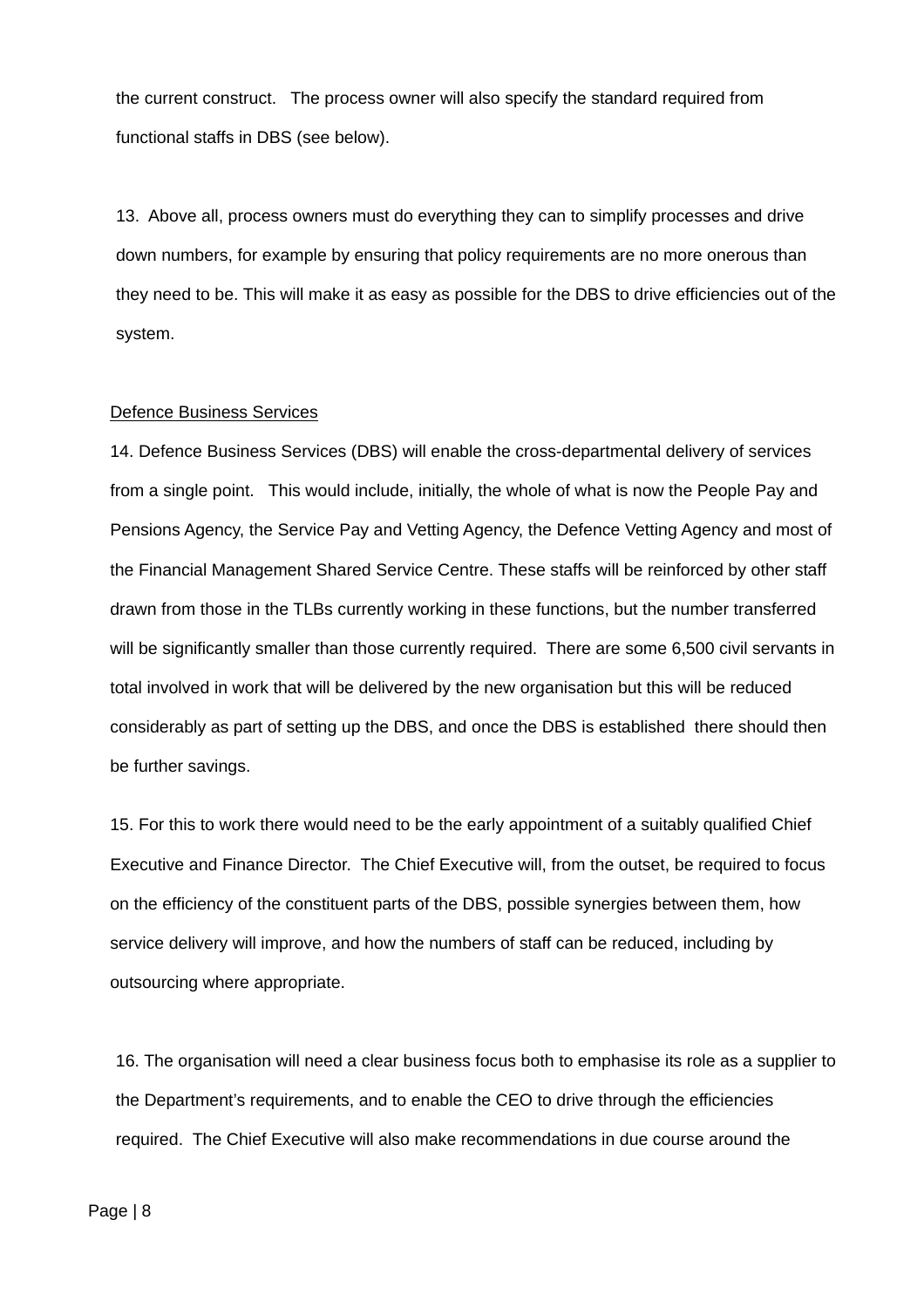movement of DBS, in whole or in part, to Trading Fund or a Government-owned Company (GovCo) status. Over time, private sector capital and management might sensibly be introduced into DBS and it will be a responsibility of its Board to keep this under review. For all this to happen a Board will be set up along business lines. The Board's membership should include people with deep experience of business service delivery, in particular a non-executive independent Chair, the Chief Executive and Finance Director and Non-Executive Directors.

17. The DBS should operate to maximise the efficient delivery of those business services placed upon it by the process owners. The process owners will consult closely with the TLBs (where they will have representation) both to determine those requirements and to monitor delivery. This will be a significant shift from the current arrangements and will place far greater emphasis on the role of the process owner to understand the needs of the TLBs. It will be important, however, for the DBS also to have direct links with the TLBs, and the DBS CEO will need to establish customer feedback arrangements so that DBS is given immediate and thorough analysis of the services being delivered and the way they are perceived.

18. Appropriate budgetary and financial arrangements would need to be set up as follows:

- Process owners will be seen as the primary users of DBS. Having discussed their requirements with the TLBs, they would place the demand for the services on to the DBS. DBS would then cost the services and inform the process owners.
- Process owners will be provided with funding for the delivery of the activities of the function across the department. A large element of this funding would be consumed by the activities of the relevant part of the DBS.
- A budget will be agreed for the delivery of the DBS services. Where resources do not allow for the delivery of the services required collectively, the Chief Executive will discuss with the process owners what adjustments in the level of services are necessary.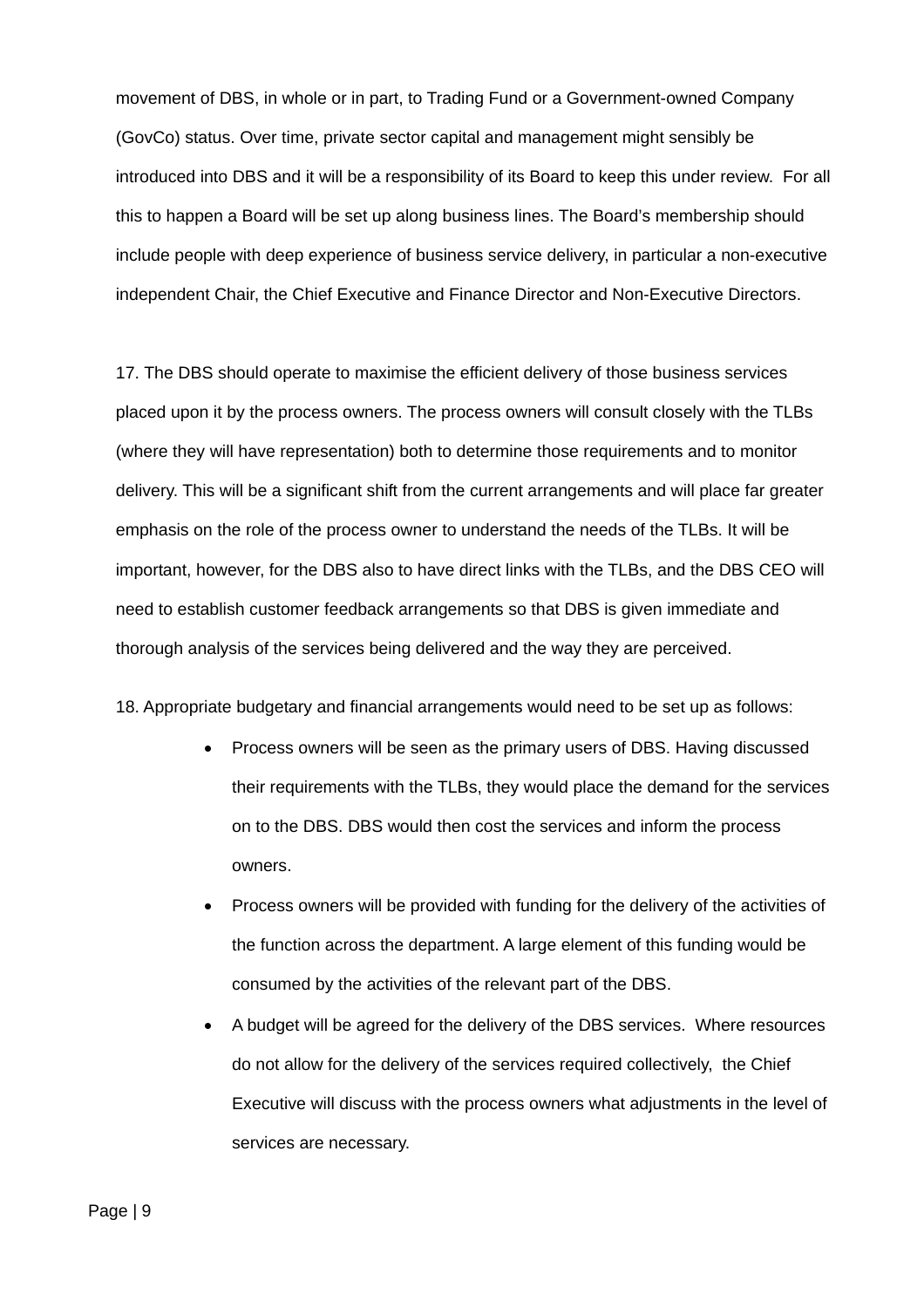- For this to happen the process owners themselves must be set up to act collectively. A suitable chairperson, such as  $2^{nd}$  PUS should convene a forum annually to coordinate the demands of process owners on DBS which both DBS and representatives of TLBs would attend.
- The Chief Executive will also be required to drive down its costs continuously through techniques such as leaning and through streamlining its activities.

#### Defence Property

19. The property area shows many of the same organisational characteristics as other areas. There is a central organisation – Defence Estates which employs some 2700 people – though it does not have the levers to discharge its responsibilities efficiently. Responsibility in practice is shared with TLBs who employ a further 1,000 staff of their own, which leads to the Estate programme being developed bottom-up and single service focused. Customer views are provided largely in TLB silos and there is no clear means to ensure all funding is targeted towards agreed defence priorities meaning that money is not spent efficiently across the board, whilst potentially failing to identify the opportunities for rationalisation / disposal that would come through a 'joined-up' approach.

20. Applying the principles would lead to bringing together the requirement setting into a single corporate organisation which will own and manage the Department's estate as a single entity. This new property organisation would also take the role of managing the various soft FM contracts (catering, cleaning etc) which have currently been set up by TLBs and should seek to outsource many of the 2,300 personnel who still provide these services in-house. This will achieve considerable staff savings and will also provide a more focussed way of identifying value in the estate itself.

21. The organisation must be professional in its ability to maximise the effectiveness of the defence estate, identify savings, and meet the department's demands. Much the same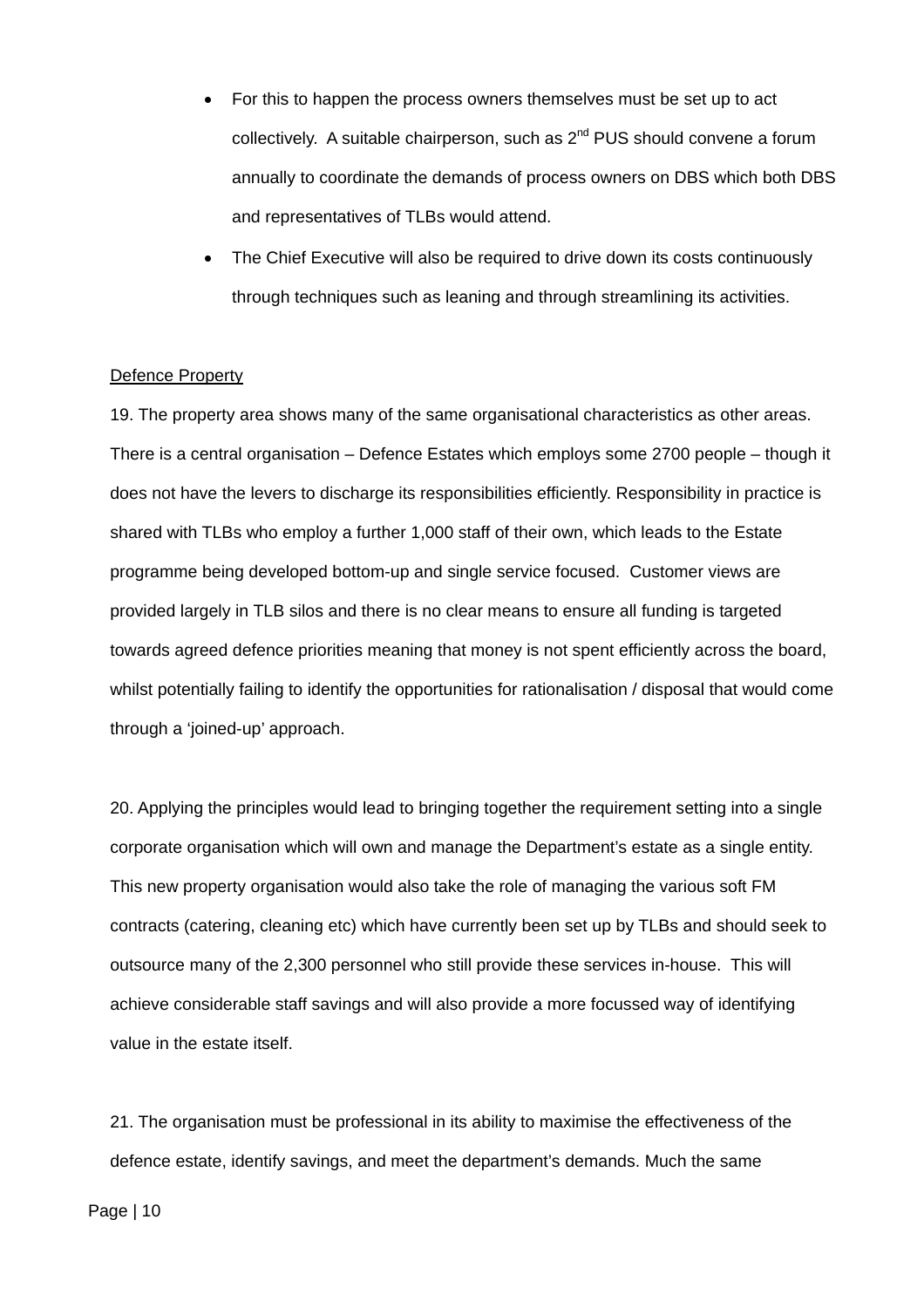considerations apply to Defence Property as would apply to DBS. It must be headed by an appropriately qualified Chief Executive and Finance Director who would be responsible to an oversight board along the same lines as that for the DBS, under an independent non executive Chair.

22. At the same time, the TLBs must retain a considerable influence over the estate and property they occupy, and systems would be introduced which mirror closely the landlordtenant relationship seen commonly across the private sector. This would work as follows:

- The TLBs are the end users (or 'tenants') of the defence estate.
- Defence Property would be responsible for producing a consolidated defence requirement through engagement with the Department's capability staff and individual TLB planning teams. This would then be agreed by the Defence Board and the funding transferred to Defence Property, who would be accountable for the provision of a fit-for purpose estate.
- Defence Property would prepare and maintain an Estates Rationalisation Plan after consultation with the TLBs, and submit it regularly to the Defence Board. A periodic target for capital receipts would be set.
- Defence Property would have senior representatives based in each TLB so that customer feedback and requirements were regularly sourced.

23. Further consideration should be given to charging TLBs for the properties and estate that they occupy in order to give them a continued incentive to reduce the size of their footprints.

## The TLBs and other businesses

24. None of this means that the essential principles of delegation to TLBs have come to an end. There will still be an arrangement whereby budget holders will receive delegations from the Department for their core tasks and be held accountable for their delivery. The difference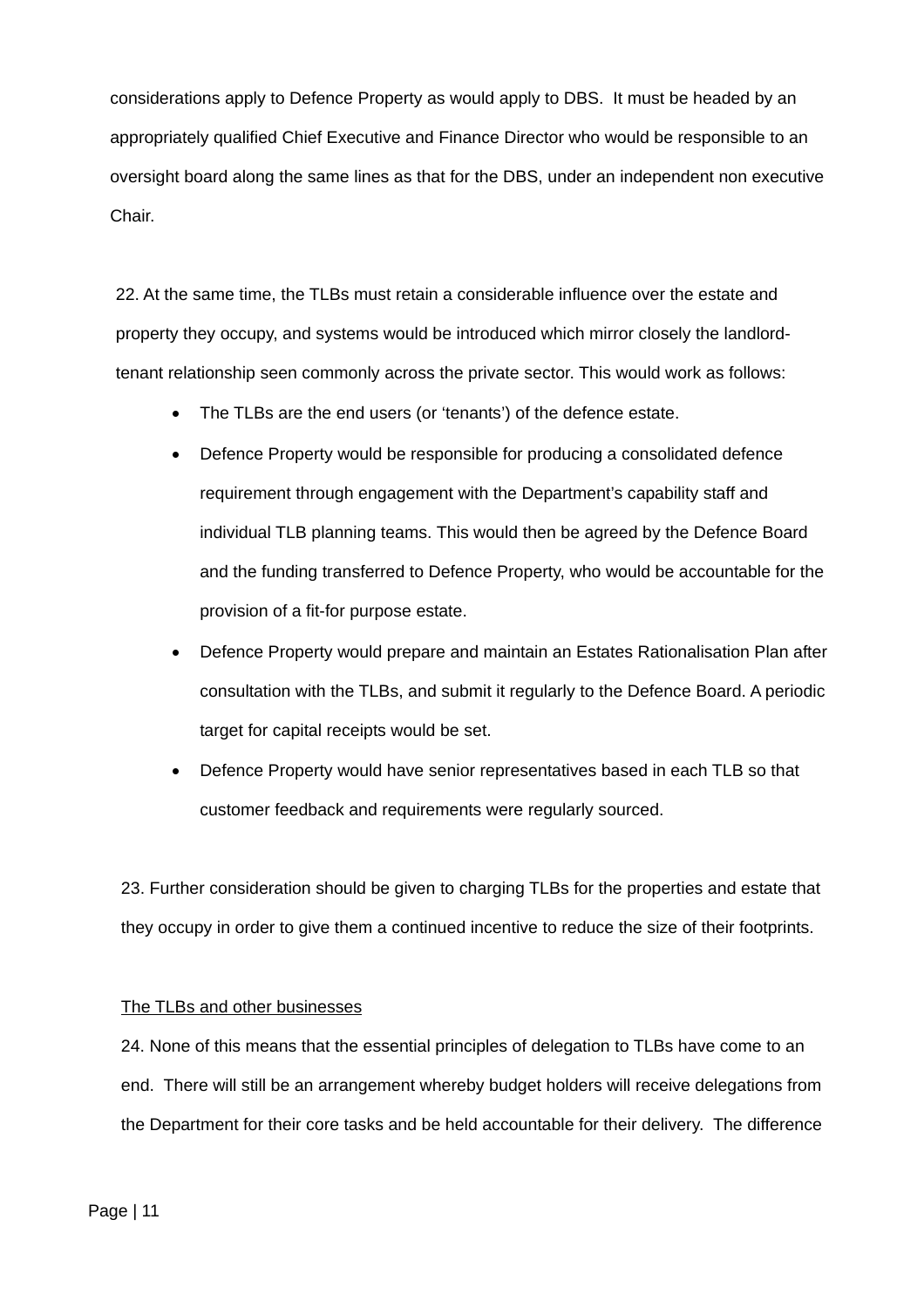will be that they will do so drawing on services, advice, information, and support which are provided from joint resources.

25. Nonetheless, this approach will have a significant impact on TLBs. Corporate staff costs would be transferred out. Staff working in the TLBs in these areas will not "belong to" the TLB in the present way – rather they will be representatives of either process owners or the DBS/Defence Property, and will be responsible for delivering services, information, and advice. The numbers of staff required to carry out the work, and the choice of key individuals, will be a matter for the DBS/Defence Property or the process owner and not for the TLB. At the same time, the TLBs will be far from passive in this process. They will have discussions with the DBS, normally through the process owner, about what kind of services they require, and where individual specialisations have responsibility for particular groups of staff (for example niche areas of HR management) the DBS will provide specialist support. Moreover TLBs will be expected to feed back to the process owner any concerns they have about services being delivered. If they believe that the provision of services is making it impossible for the TLB holder to deliver his business in the most cost effective way, they will have the means to bring that to their attention immediately.

#### The Command Secretaries

26. The Command Secretaries will continue to discharge a vital role. They would not be head of a free-standing group of staff as at present, but they will remain as the principal civil service advisor to the budget holder and, in the case of Front Line Commands, senior uniformed staff. They will have particular responsibilities as Senior Finance Officer and they will be responsible as now for Parliamentary and presentational aspects of the TLBs' activity which it is inappropriate to transfer to Defence Business Services. In addition to this they will have a particular role in the new structure in monitoring the effectiveness of the services being provided, and feeding back to the process owners and the DBS any particular concerns about the level of service or changes in requirement.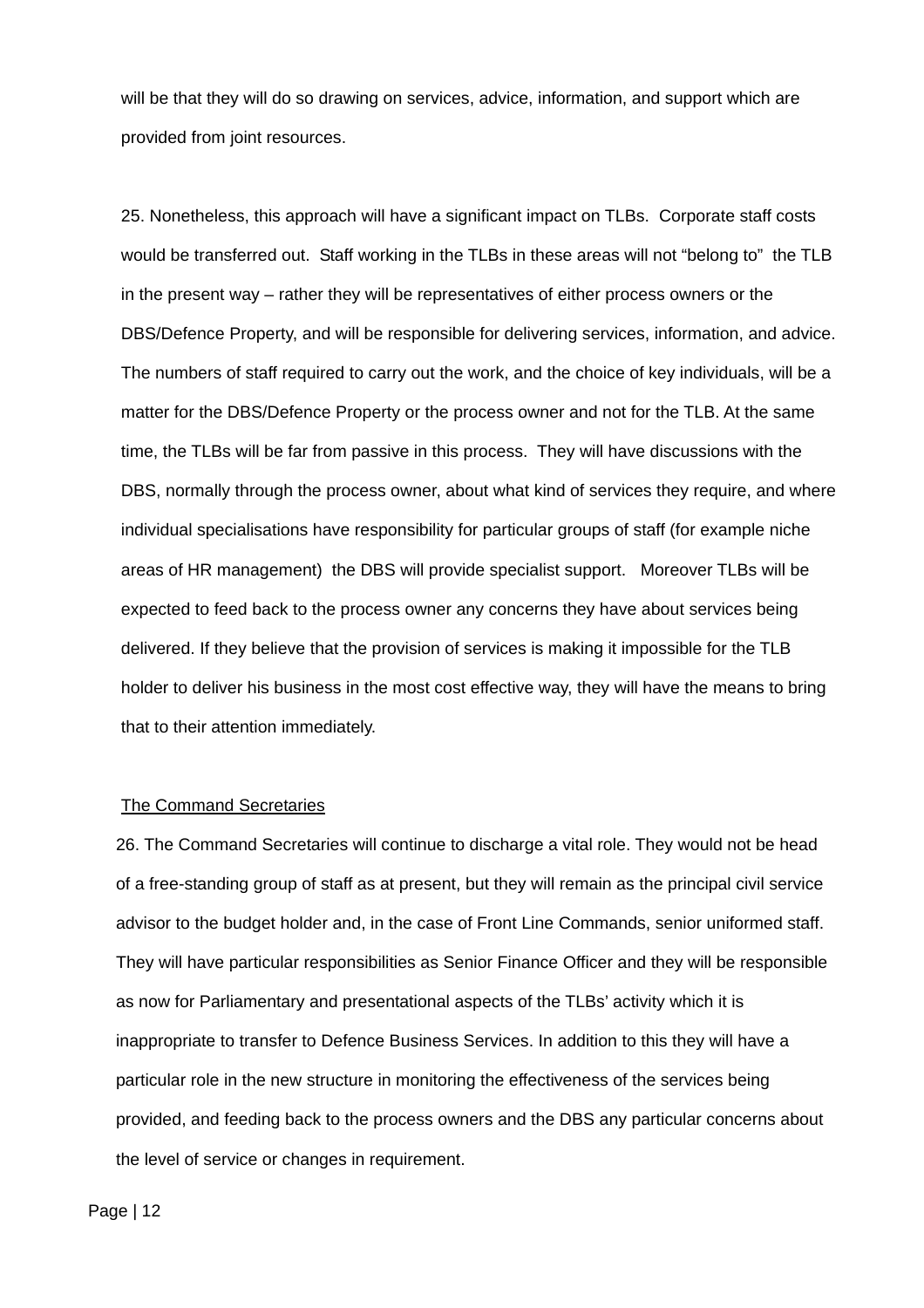#### **HOW THIS MODEL WOULD BE APPLIED TO FUNCTIONAL AREAS**

27. The precise way in which these arrangements would apply to specific corporate functions will vary, depending on the nature of the function, the numbers employed, and existing structures. The proposals are as follows:

(a) Civilian HR (Currently about 1,600 civil servants employed across the Department.) The position of DGHRCS as process owner would be strengthened and delineation between Head Office and PPPA clarified. The process owner would assume direct control for a small number of senior business partners in TLBs. The PPPA would be moved into DBS and its role expanded. TLBs would lose direct control of existing HR staffs.

(b) Military HR (4,500 civil servants) The SPVA would be moved in its current form into the DBS, and would continue its rationalisation programme. Existing work to examine opportunities for rationalisation in other areas should continue with DCDS(Pers) as process owner. In time it might be possible for SPVA, in the DBS, to take on other functions and deliver them across the board.

(c) Finance (about 3,500 civil servants) The role of DG(Fin) as process owner would be strengthened to take on responsibility for deciding on financial structures and processes across the Department. TLBs would lose direct responsibility for their own financial staffs. Key individuals in the TLBs in budget management roles would report direct to the process owner, and new structures would be developed within the DBS for the provision of information, guidance and advice across the board. The FMSSC would move into DBS.

(d) Commercial (2,500 civil servants) The position of DGDC as process owner is currently weak. Staff will be transferred from DE&S so that all enabling functions that support commercial activity would be grouped in one place. DGDC would have a strengthened role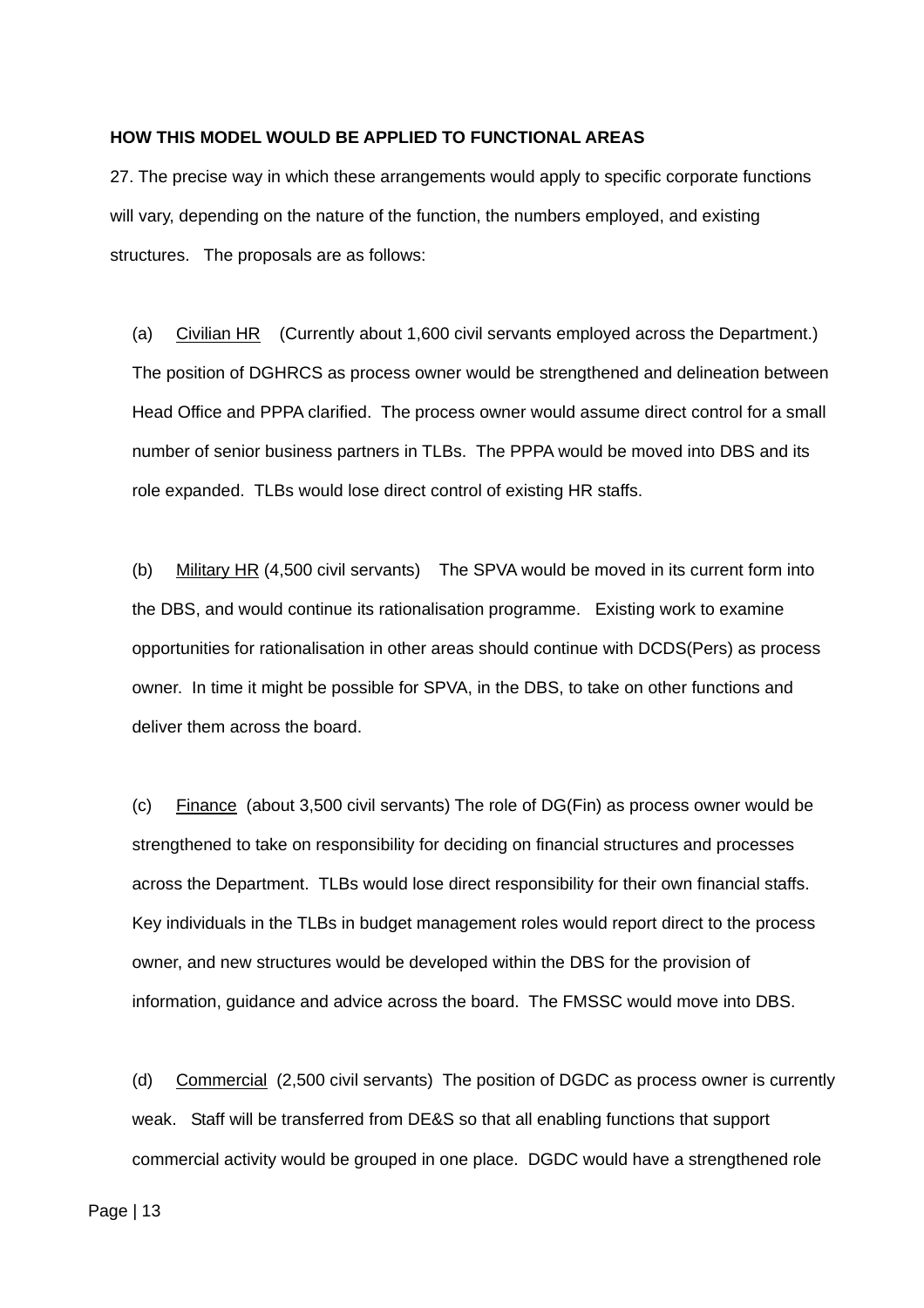in the training and development and standard setting across the commercial community, and would also have a role in the oversight of key appointments of commercial staff. Some routine commercial activity would be transferred into the DBS.

(e) Estates (6,000 civil servants including 2,300 Soft FM delivery staff) Defence Estates would cease to exist in its present form and become Defence Property with an expanded remit. A single requirement setting organisation should be established.

(f) Vetting (450 civil servants) The Defence Vetting Agency in its current form would be moved into Defence Business Services.

(g) Guarding (7,500 civil servants) The position of DBR as process owner should be strengthened and given a greater say in resource allocation. Consideration should be given to moving the MPGS into a new expanded agency so that all guarding resources are in the same place. Renewed attention must be given to examining opportunities to squeeze value out of the MGS, including through contractorisation.

(h) Information (250 civil servants) The Corporate Memory delivery function (archive services, libraries, internet services etc) would transfer to the proposed DBS, along with the services currently provided by DASA.

(i) Secretariat (300 civil servants) The process owner role in the heart of the Department needs to be strengthened and the secretariat community looked at as one. Secretariat staffs would remain in place in the TLBs.

#### **CROSS-GOVERNMENT EFFICIENCIES**

Page | 14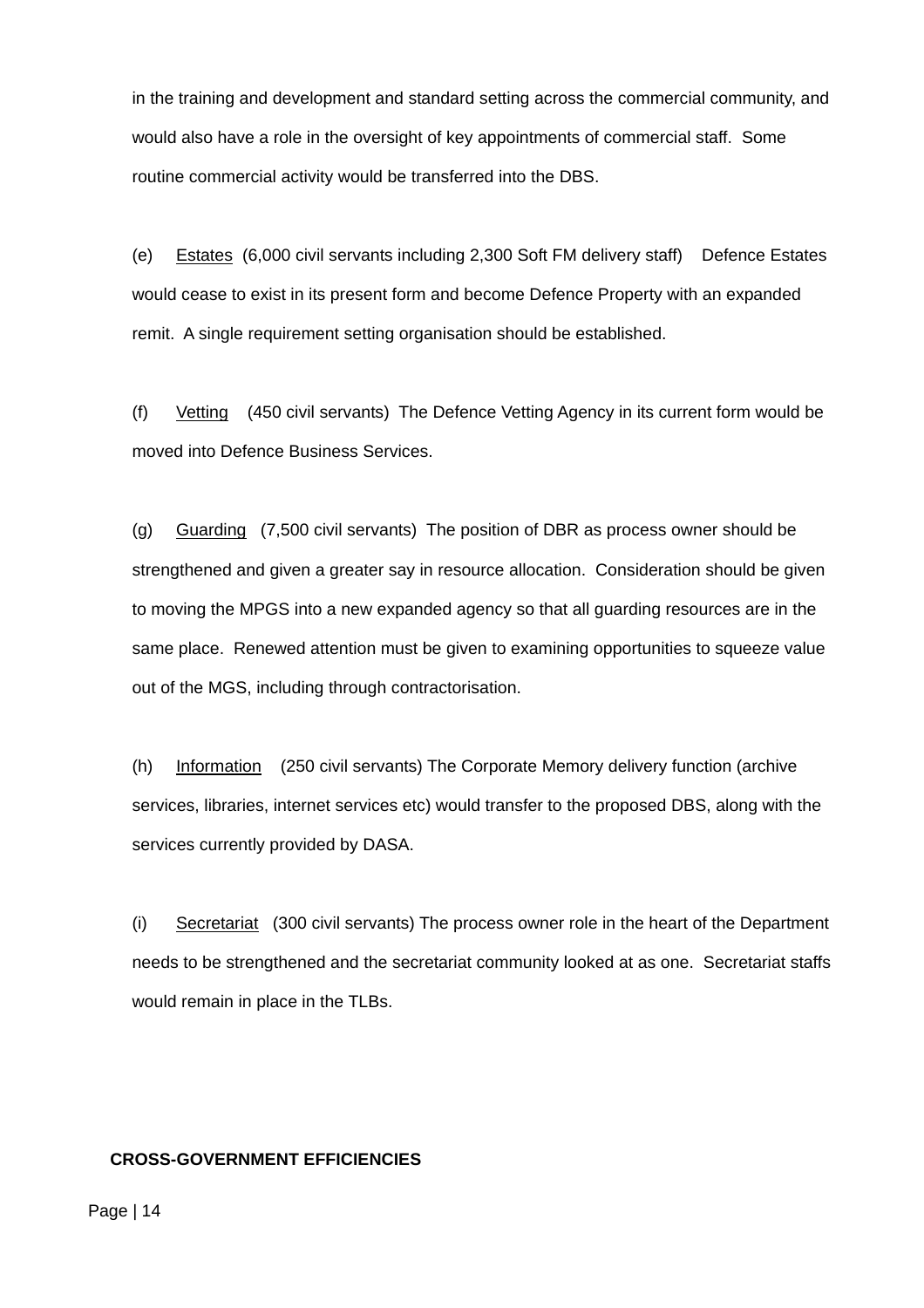28. All of this is constructed to make changes within Defence, and to reorganise the provision of services within Defence in the most cost effective manner. There has been talk of a government wide approach to these issues, whereby these same services might be provided, in whole or in part, from central organisations or from other departments. Nothing in this report prevents that from happening should it be appropriate, but this report concentrates on the art of the possible, capable of being delivered within a defined timescale. By producing more streamlined and better organised internal structures, MoD would be in a better place to engage with any new cross-government delivery mechanisms. It is however possible that the size and specialised nature of Defence means that it will not immediately lend itself to broader initiatives.

#### **NUMBERS AND COSTS**

29. Taken together these arrangements apply to about 26,000 civil service jobs at a cost to the Department of about £1.2bn in total, as set out above. They will work in different ways in each of the functions considered. In certain functions the change of emphasis will lead to an up-skilling of staff and improved levels of service – this will be so for example in the Secretariat and the Commercial area. But most important, in many of these functions, a shift from TLB control of the building blocks to a single central design with the removal of duplication and a single overview of process, will drive simplification and will make it possible to deliver the same or better level of service with fewer staff and at less cost.

30. Experience in the private sector shows that standardisation and simplification of processes can deliver savings in the region of 15%-25% of the total cost of the function. Sharing and consolidation of activity, enabled through the greater use of shared services can deliver a further 10%-15% of the total cost. Together, therefore a minimum of 25%-40% of savings potentially can be achieved. Further savings may be achieved by contractorisation but these have not been considered in this present report.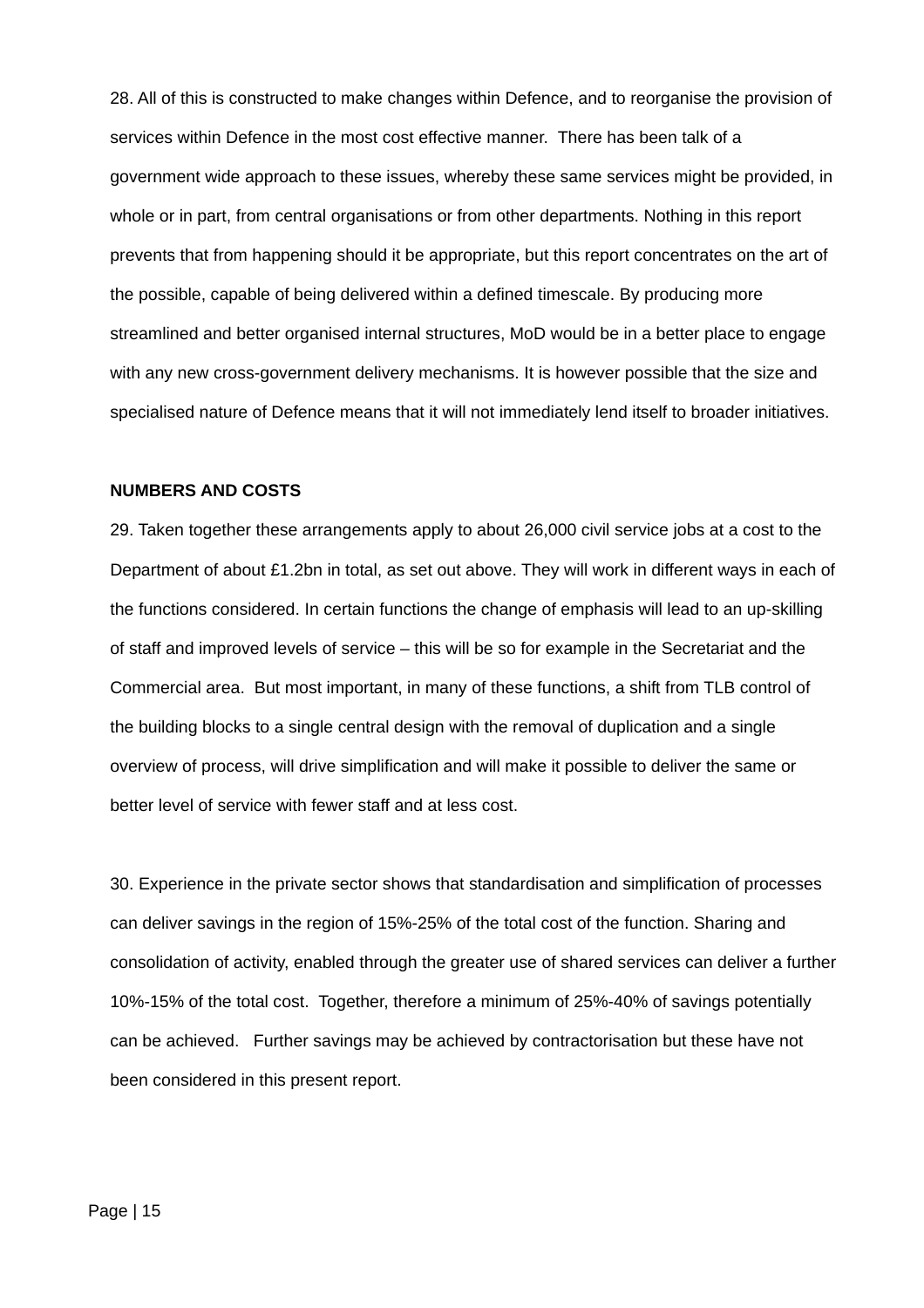31. Analysis of how these proposals might apply to current arrangements in Defence bears this out. If this structure can be imposed quickly and with complete support of everyone concerned, it is estimated that some 2,000 out of these jobs can go in the short term mainly from the civilian HR, finance, and estate functions. This would require working with the process owners, the TLBs, the new management of DBS and Defence Property to agree the staffing structures that would be appropriate after consultation with the Trade Unions. This would be a top down process, and could begin as soon as the decision to move to this model was announced, so that at the time of the formal setting up of the DBS some of these savings could already have been taken.

32. However this is just the beginning. Further rationalisation should come quickly once the DBS and Defence Property are up and running with new Chief Executives, through internal efficiencies, outsourcing and process simplification. There would also be savings within the commercial function and quite possibly within Military HR. It is difficult to be precise about the numbers of further savings, but from experience elsewhere it is expected that there should be a minimum of a further 1,500 saving in the first four years delivering a total reduction over 3,500 posts.. On top of this we expect the new property vehicle could be expected to reduce the number of civil servants by early outsourcing of some 2,000 staff not yet covered by Soft FM contracts.

33. Very simply we calculate that a reduction of 3,500 civil service jobs would give a gross annual saving of about £130M, but there are problems in making too automatic a linkage between jobs that are no longer needed and cash savings. To remove a job is one thing, but to achieve the saving is another. Under the Department's present procedures, staff who are no longer required go into a redeployment pool, where they continue to be paid. They will then seek to fill other vacancies which occur, after re-training if necessary. This is not an instant process and there are already over a thousand people in the redeployment pool. The extra pressure placed upon the redeployment pool by staff whose jobs are no longer required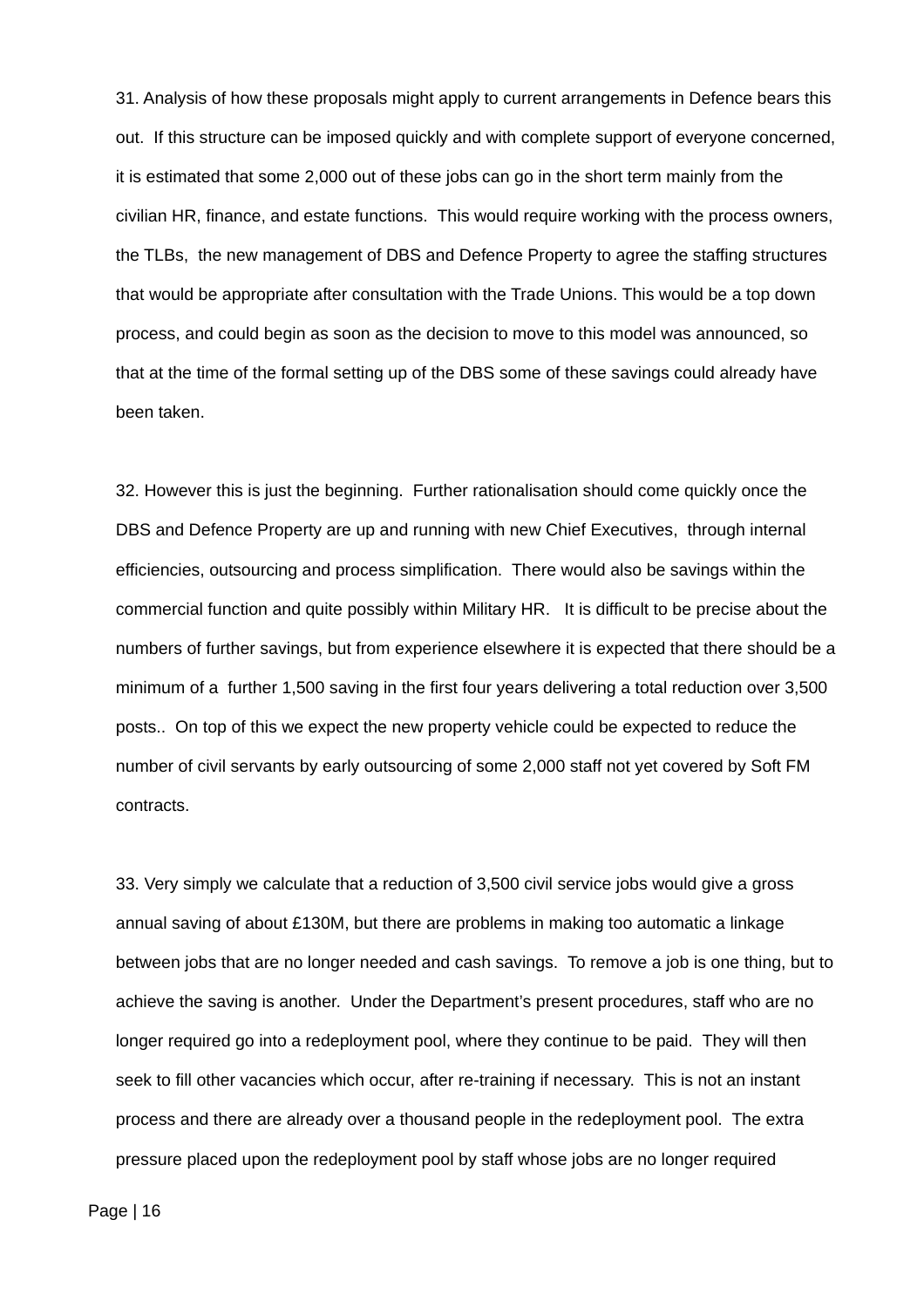following these changes will strain these arrangements even further, and will lead to more staff remaining in the redeployment pool on full pay. Unless these arrangements are changed, the savings which will come from reducing the number of jobs will not be realised.

34. We calculate that, making certain assumptions about rates of re-absorption, the actual savings given that the department will continue to pay staff in the redeployment pool, would take about four years to be achieved in full, and would be very small indeed in the first year The alternative would be to introduce redundancy which under present terms would involve a one-off payment of up to around £260M. Organisations outside the public sector would incur the exceptional costs associated with such restructurings on the basis that the ongoing savings expected would more than outweigh the upfront costs.

## **MILITARY PERSONNEL**

35. The Terms of Reference also require us to consider the balance between military and civilian personnel in the Department. On average, a military person costs almost twice as much as a civilian. Unless there are particular requirements therefore, it makes no sense to put military personnel into a post that a civilian could occupy. Where this is necessary for the proper performance of a role, the cost should necessarily be part of the costs of the function. Where it is done at the behest of the military for non-operational reasons not particular to the post, the extra costs should be met by the respective military TLB.

#### **MOVING FORWARD**

36. To achieve such savings requires dedicated and intense change management and will draw on skills not necessarily available in MoD. The immediate priority is to set up a dedicated team to carry forward this work in consultation with the process owners and customers. To the extent that the necessary skills are not available, they will need to be recruited or bought in.

37. To commence the work, next stages are likely to involve: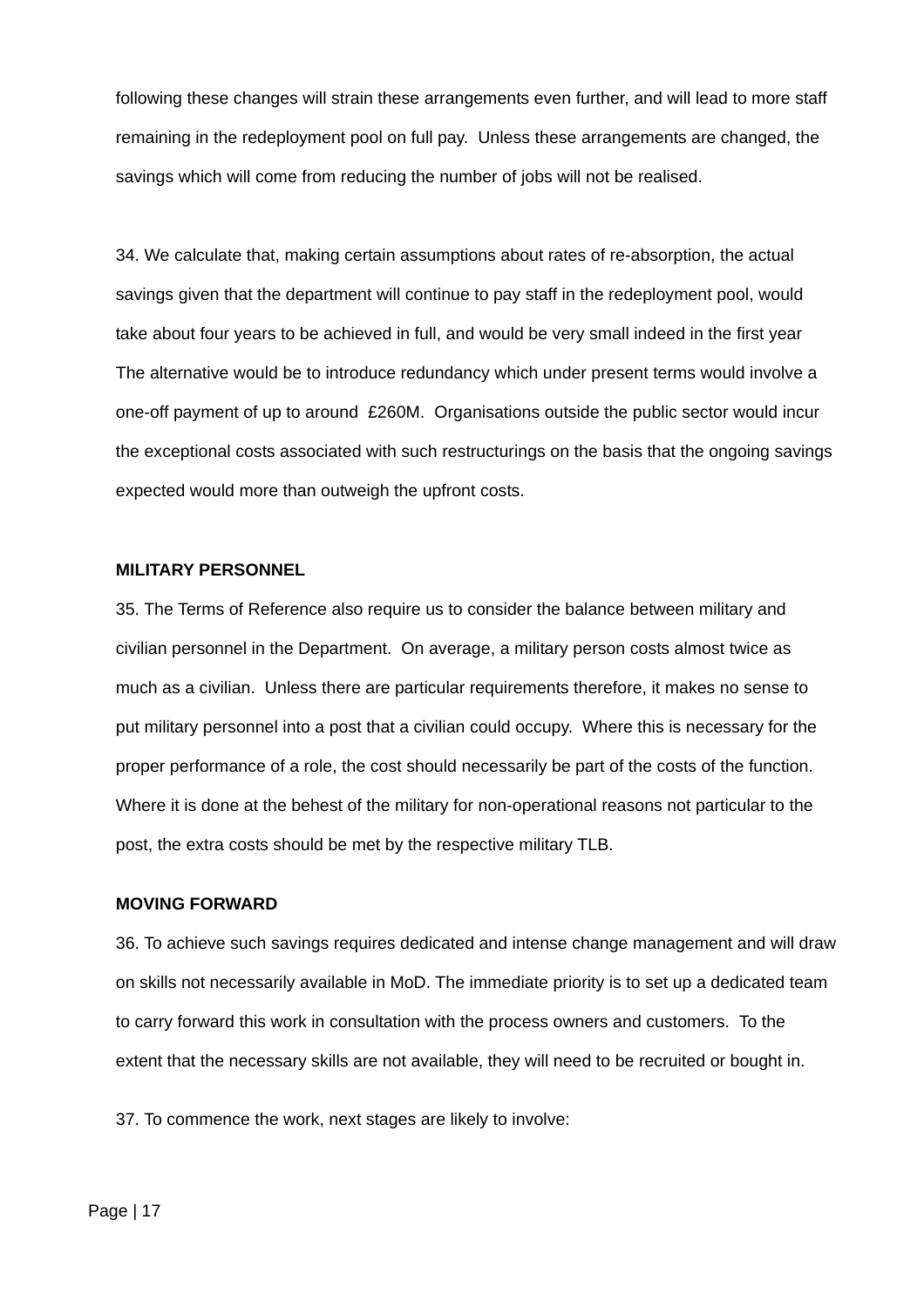- the appointment of suitably qualified Chief Executives and Finance Directors to DBS and to Defence Property;
- detailed work with the TLBs on deciding what work will go into DBS and DP, and the structure of the way services will be delivered across the Department's businesses;
- **a** new and more aggressive approach by process owners across the board, concentrating on simplification of systems;
- preparation for new budgetary arrangements that will allow simplified cost identification during 2011/12;
- **EXECT:** early decisions on how to deal with the surplus staff; and
- **EXECONSUMEDIATION CONSULTED** CONSULTATION With the Trades Unions.

## **Gerry Grimstone**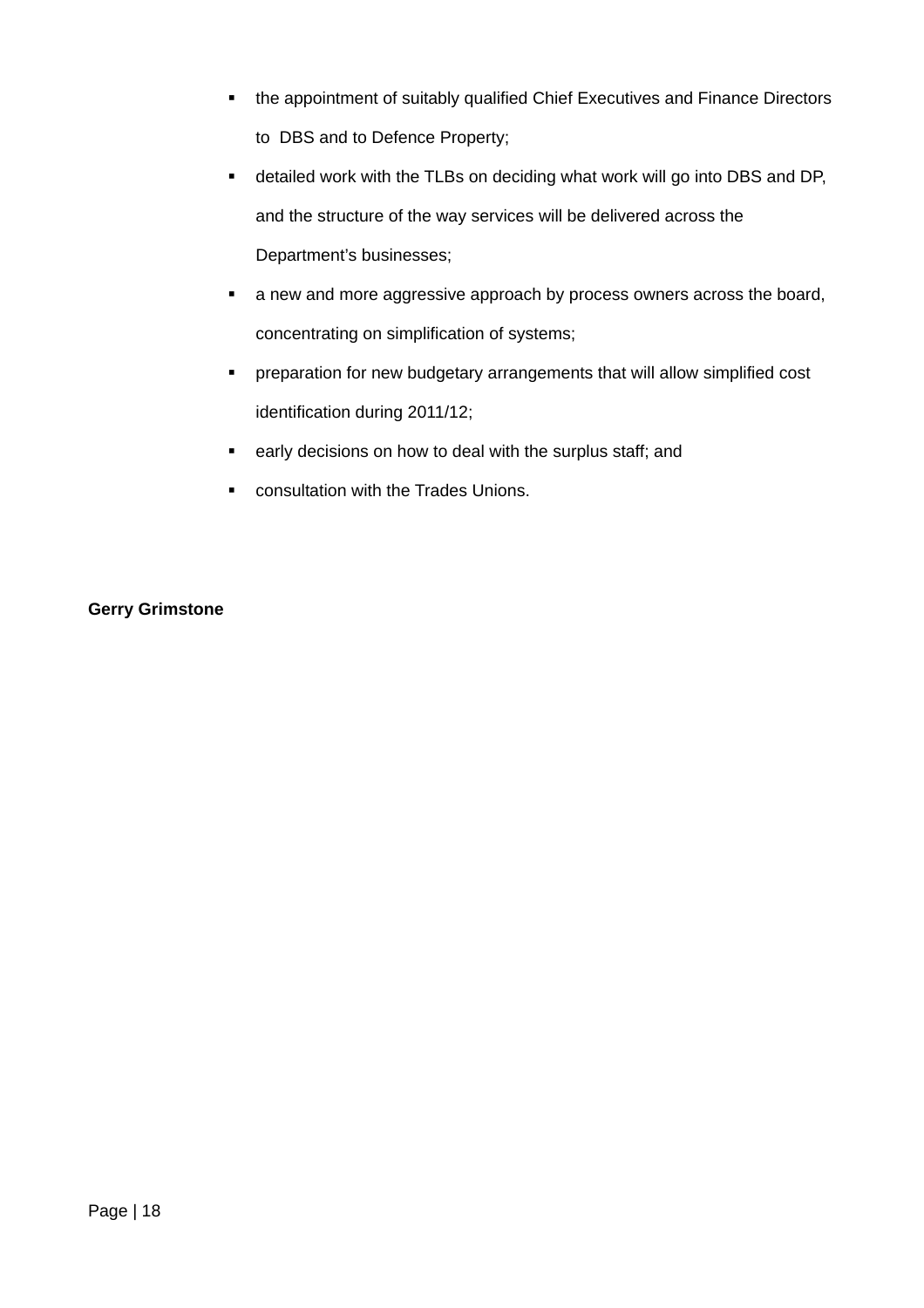## **Annex A**

#### **Civilians in Defence Further Report**

## **THE EFFICIENCY PRINCIPLES**

- i. The Ministry of Defence is a Department of State which contains the senior military headquarters of the United Kingdom. It formulates defence policy in support of the Government, provides Armed Forces to deliver that policy, and makes it possible for the Government to direct and equip those Armed Forces. Anything it does other than that must be critically examined.
- ii. The Ministry of Defence should carry out its responsibilities as efficiently and effectively as possible and should be sized and structured appropriately to do so. This structure should be agile enough to ensure the appropriate level of responsiveness to emerging issues.
- iii. Some of the responsibilities exercised by the Ministry of Defence must be carried out by its own directly-employed people – either the armed forces or civil servants. Putting operational activities aside, these responsibilities cover, for example, providing direct advice to Ministers and Parliament, making major decisions on the expenditure of public money, acting as an "intelligent customer" in the interface with industry, or acting in some international role where other governments would expect to be talking to Crown Servants in the UK. Within these areas, some jobs can only be carried out by the armed forces and some can only be carried out by civil servants, but other jobs can be done by either group.
- iv. Where it is possible for work to be done by either the armed forces or the civil service, the balance should be determined pragmatically, but the most cost effective solution should be chosen unless there is a specific reason not to do so. Such reasons should be made explicit.
- v. Where it is not necessary for people directly employed by the MoD to do the work, value for money should determine who does it.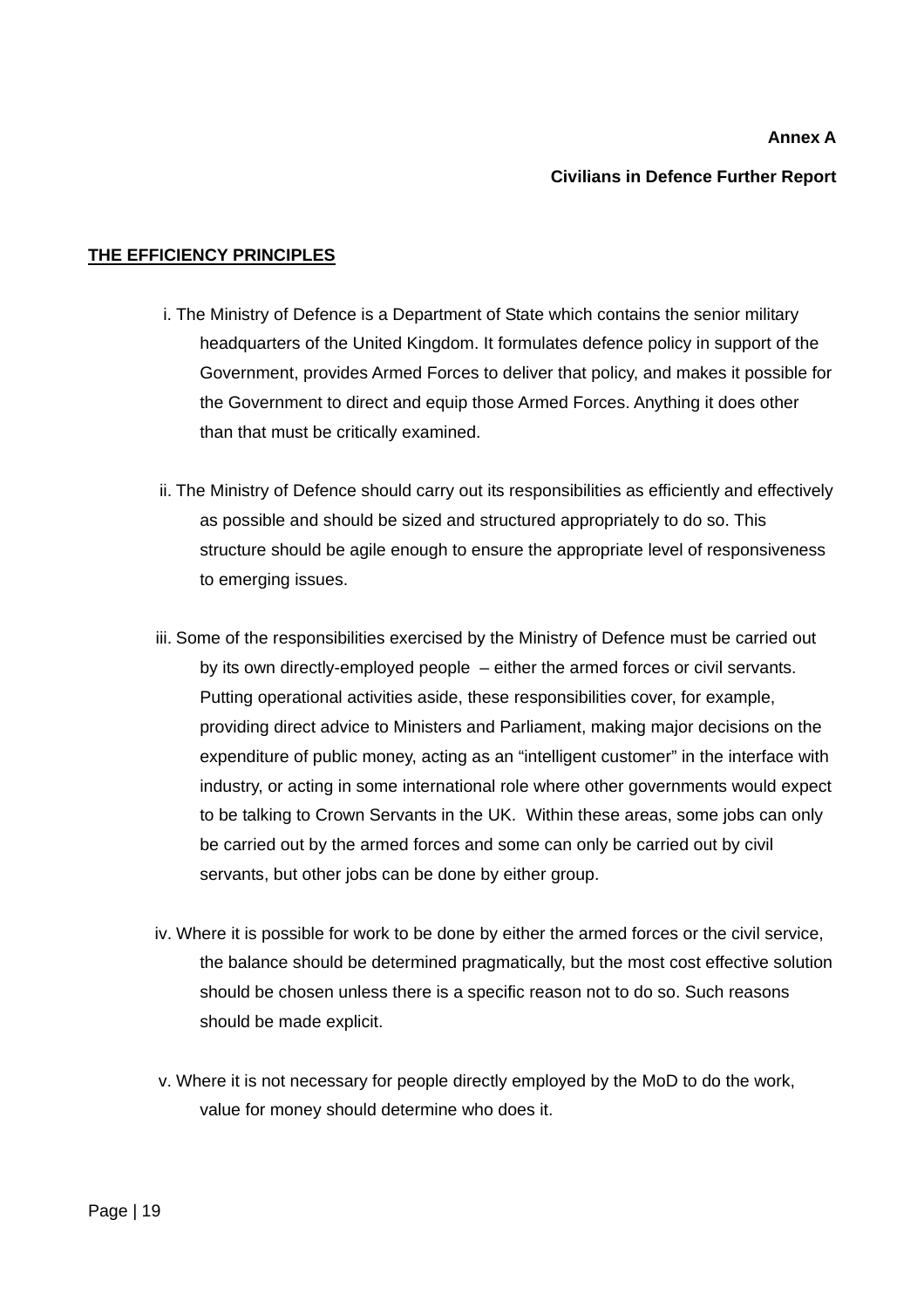- vi. The nature of the Ministry of Defence sometimes requires civilian personnel to be embedded in subordinate headquarters. Where these personnel carry out a corporate function they should be managed from a central focus responsible for the function so that efficiencies can be maximised and so that civilian manpower within the function can be deployed to best effect.
- vii. Business support activities across the MoD should be organised into corporate structures, so that appropriate governance arrangements can be put into place, management can be made as effective as possible, and up to date systems and technologies can be utilised. These business services should be controlled centrally.
- viii. Where it would add to the efficiency of MoD's business, support activities should be exposed to alternative supply models, including the involvement of the private sector where appropriate. The opportunities to exploit synergies across government should also be considered.
- ix. The Ministry of Defence should ensure that it has organised its functions as efficiently and effectively as it can before it embarks on any contractorisation process – contractorisation should not be used to create synergies within external providers which should have been captured centrally before the outsourcing took place.
- x. If legislation is needed to effect any of the above it should be sought.
- xi. Powerful executive management, a change function, and continuing external challenge will be needed if progress is to be made.